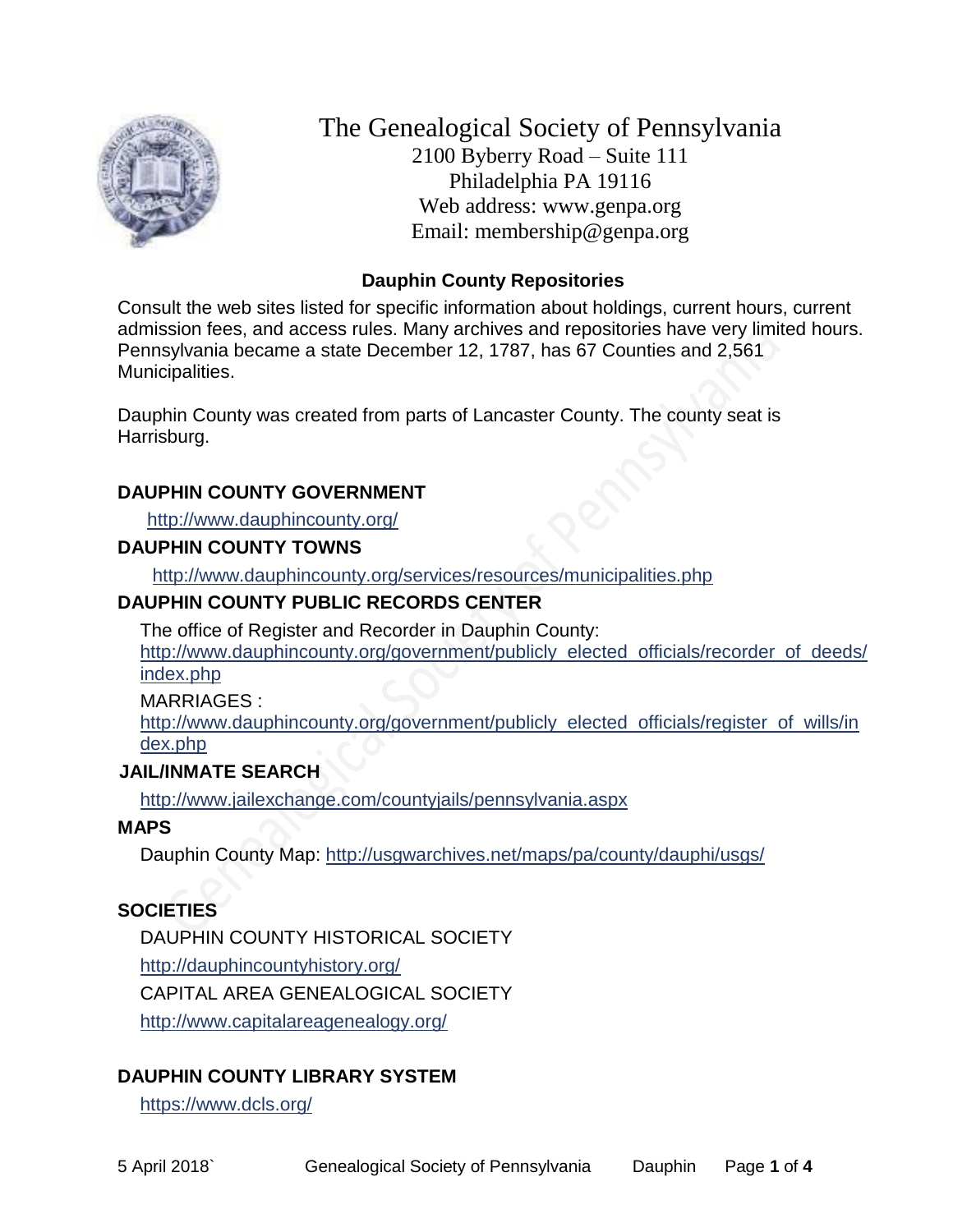#### **RESOURCES**

 **Genealogical Society of Pennsylvania GSP** [http://GenPA.org](http://genpa.org/)

**GSP Research** <https://genpa.org/research/>

- PAGenWeb Dauphin County <http://usgwarchives.net/pa/dauphin/>
- **Obituaries –**
	- LDS <http://ldsgenealogy.com/PA>
	- <https://ldsgenealogy.com/PA/Dauphin-County-Newspapers-and-Obituaries.htm>
	- [http://www.newspaperobituaries.net/pennsylvania/dauphin\\_county\\_obituaries.ht](http://www.newspaperobituaries.net/pennsylvania/dauphin_county_obituaries.htm)

[m](http://www.newspaperobituaries.net/pennsylvania/dauphin_county_obituaries.htm)

- County Newspapers
- o *The Patriot-News* <http://www.pennlive.com/>
- o *Press & Journal* <http://www.pressandjournal.com/>
- **Random Acts of Kindness** <https://www.raogk.org/>
- **Family Search LDS:** <https://familysearch.org/>Free site but does require a login Collection List <https://familysearch.org/search/collection/list> [https://www.familysearch.org/wiki/en/Dauphin\\_County,\\_Pennsylvania\\_Genealogy](https://www.familysearch.org/wiki/en/Dauphin_County,_Pennsylvania_Genealogy)
- **Collections at the Historical Society of Pennsylvania HSP**  <http://hsp.org/collections>
	- HSP is membership based and there is a fee 1300 Locust Street, Philadelphia, PA 19107 215-732-6200 ext. 235 or [membership@hsp.org](mailto:membership@hsp.org)
- **RG-47. RECORDS OF THE COUNTY GOVERNMENTS** Guide to African American Resources at the Pennsylvania State Archives <http://www.phmc.state.pa.us/bah/aaGuide/AA-RG-47.html>
- **National Archives of Philadelphia** (**NARA**) Mid Atlantic Region: [http://www.nara.gov/research\\_rooms/mid\\_atlantic/](http://www.nara.gov/research_rooms/mid_atlantic/) **Records Request Process**

National Archives 14700 Townsend Road Philadelphia, Pennsylvania 19154-1096 Telephone: (215) 305-2044 Fax: (215) 305-2038 E-mail: [philadelphia.archives@nara.gov](mailto:philadelphia.archives@nara.gov) <https://wwwarchives.gov/philadelphia>

#### **Naturalizations: NARA**

Pennsylvania: Philadelphia, 1790-1991; Pittsburgh, 1820-1979; Erie, 1940-1972; Scranton, 1901-1990; Wilkes-Barre, 1943-1972; Williamsport, 1909-1913; and Harrisburg, 1911-1917

## **MILITARY**

The National Archives at Philadelphia (**NARA**), through its partners Ancestry.com and Fold3.com, provides access to records relating to the military service of individuals from the American Revolution through World War II. Please note that Official Military Personnel Files from World War I to the present are held by the National Archives at St. Louis. <https://www.archives.gov/st-louis>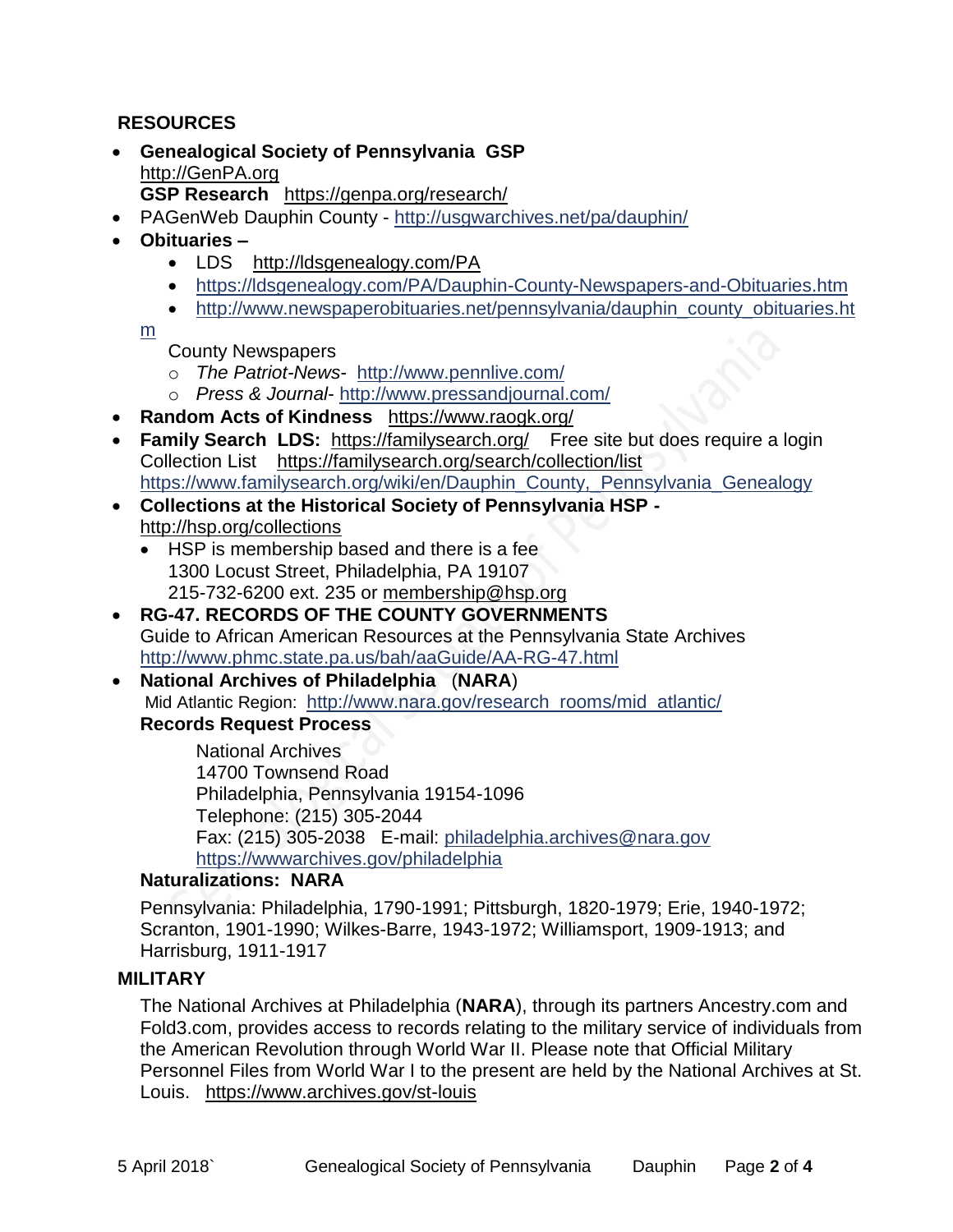World War I and World War II, Fourth Enumeration Draft Cards can also be accessed through our partner sites. In addition, Records of the Selective Service System, 1940- 1969, for individuals from Delaware, Maryland, Pennsylvania, Virginia, and West Virginia are available from the National Archives at St. Louis. Copies of World War I draft cards can be requested from the National Archives at Atlanta [\(Atlanta.archives@nara.gov](mailto:Atlanta.archives@nara.gov) ).

For information on obtaining World War II era and later draft cards, please see <http://www.archives.gov/st-louis/archival-programs/other-records/selective-service.html> <https://www.archives.gov/philadelphia/public/family-history.html#military>

#### **Pennsylvania Military Records Research Guide**

<https://www.raogk.org/pennsylvania-genealogy/pa-military-records/>

#### **Probate – Wills Administrations**

Probate records may include Person's exact death date, Names of the family members, Family relationships, Names of spouses of children, Residences, Adoption or guardianship of minor children or dependents, Worth of the property and land holdings, Evidence of occupation, religion, or military service

#### **Family Search:** Pennsylvania Probate Records, 1683-1994 <https://familysearch.org/>

This collection includes probate records created in Pennsylvania counties. The records include wills, estate records and indexes.

#### **State of Pennsylvania Vital Records**

The **Pennsylvania State Archives** collects, preserves and makes available for study the permanently-valuable public records of the Commonwealth, with particular attention given to the records of state government.

Mailing address: 350 North Street Harrisburg, PA 17120 Email: Email PA State Archives Phone: (717) 783-3281

GPS address: 801 North 3rd Street Harrisburg, PA 17102 Coordinates: 40.266080, - 76.886053

# **BIRTH CERTIFICATES**, 1906-1910

The Division of Vital Records (DVR) maintains birth records that occurred in Pennsylvania from 1906 to the present.

For information on public records (births occurring from 1906 to 1910), click on Pennsylvania State Archives <http://www.phmc.pa.gov/archives/Pages/default.aspx>or our Genealogy page.

[http://www.health.pa.gov/MyRecords/Certificates/Genealogy/Pages/14125.aspx#.WNvL](http://www.health.pa.gov/MyRecords/Certificates/Genealogy/Pages/14125.aspx#.WNvLKfkrJHY) **[KfkrJHY](http://www.health.pa.gov/MyRecords/Certificates/Genealogy/Pages/14125.aspx#.WNvLKfkrJHY)** 

#### **Death Certificates**, 1906-1965

Original birth certificates for 1906-1910 and death certificates for 1906-1965 are available at the State Archives. Digital copies of the 1906-1908 birth certificates and the 1906-1963 death certificates may be found on Ancestry.com. Pennsylvania residents can access these records free of charge through Ancestry.com Pennsylvania. A free account can be created.